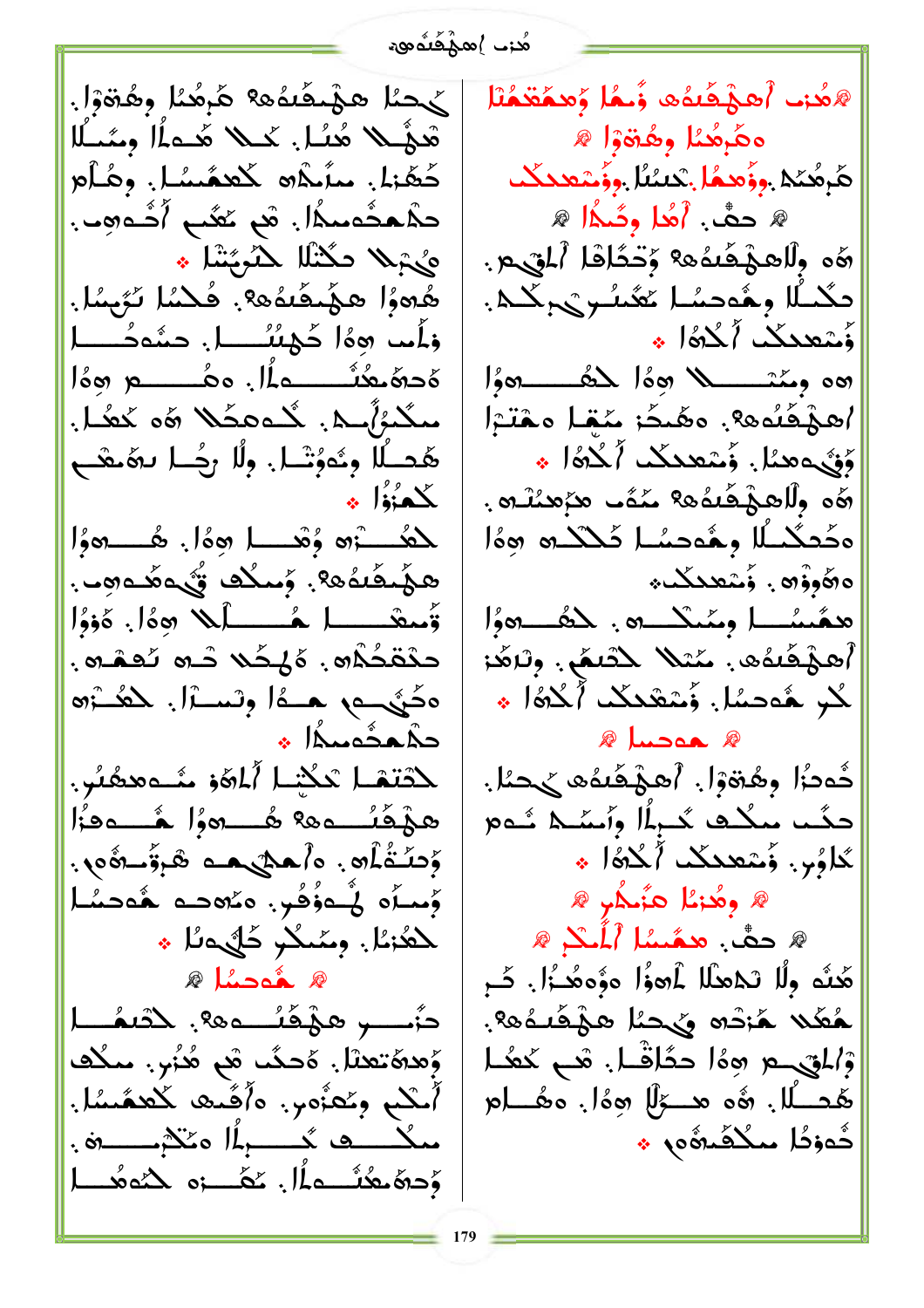هُدن /هِمْگُفُدُهِهِ

ْ﴾ تُمسُعُــا لَا هُوْا. هُــــم بُـــكُوْه هُوْوَا حقهِـلًا. وْلِمْ خُلْحُمَا لِمُّنْـلَا لًا أَبِي. آَوَّتِهَا لِحَقُوبِ ٱلْمَصِّدَهِ. قَارِ هنُعدُا لَا هُنُبُرُا أَهلًا هِمُسُلًا. هُع هُم حْبِهِ مُتِمَّا. كَنُتِهَا هَجُه كَجْزًا. وهَّنْتِ: هَجِيزًا وهُـوهوْتِهِ. وْاهْتْ كَعِكْــزْلُمْ. وَحِمُدْـدُا وِهُعِنَىــمِ هُتِمْاً. هُكُده مِّنْا وَلِحُدُهُا. رُؤْب هَٰحَۃًا منُعمَّم : لَّاموْتَده هُا وُٱۦلَّا ۖ إِسْتُلْلِ. حَقَّ. فَيُوَضَّحْتَ كُبِمًا } مُّى. لَا عُكْمِكْلا. أُه حُـودُا وهُـوْوَا. هِهُـمْحَـهُ هُ؟ هِـلَّا وْهِمْكُومِكْلْ. وْرُيْكْمْ رَهْدًا كْمَلْلًا تَيْءهُده من وهُنّي شَفْع لا هَدُءها لِمَثَمَوْمٍ. أَمَضًا وَرَبُّكَ هُـنْزَهِ. كَمِـلًا أَهُّهفُه مِ ٱلْمُلَّكَفُ بِهِ ۗ ٱلْمُ الْمَسْلَمِينَ ۖ وَلَا لَهُمْ يَقْلَبُ مِنَ لَيْلَ أَه هُدووًا. وِتَعَذَّدَاتَ هُم تَتَمُدَّا. ەڭچىگە ئىدەۋا ومىتۇمال. كىڭىز تىئى مىڭگە ھ 2 Lusca 2 إههْكَسكُمْ هُنْيَسُكُمْ وِلَا هُدهُـــا. وِّحَمْ وَهُكُلُوهِ وَفَيْ وَهُدُوهِ . أَحْسَ حكْساًا وأَثْـء)اً. هقدادَهُــع تَــد هَٰٓۮۿؘٵؙٳ. ڬڡڔ ۮؘٳڷڶٳ وڬ؎ڔ ٱوٞؾۿڶ وُّەدْتُــــ ﴿ أَهْلَائِــــرَىبٍ مِكَـــبَهِــ } هُومِمًا هِهَمْهُمُكُلِّهِ هَي هُوَهْما لْكَفَتْقْدَهُ وُ/وْكُلْ. رِكْدْأَه هُدَوُّا  $\cdot \times$   $\frac{1}{3}$ 

وؤەدالُو \* **& هُلَا دِذْهِهْا &** حقّْ. همّْسُا تَكْتُرْمَةَ لِكَبْلُو لَّهِ. أَبَّ شَمْعُا لَّا هُوَا. دَّىنُو وه ومُتملاً لْللگُمْ( وَ اَسْتَمَرْ الْمَالِمَانَ) كَامْتْ مَلْكَةْ مِنْكَارِ. مَكَّمَتْ مَوْسَكَةْ وكْتُلًا مِنْسَمْوُم هَتْسًا وكْتُبْدًا. هَمكُـُ هَمَدًا وِهُقْـٰهِٱ حَدَّاقًـٰا فَي هُده لَكَمُدا وِخُوُثْداً. هُمْدَرْلًا كَمَلًا تَّىءهَد وه علم من الله عنهم من الله عنهم من الله عنه من الله عنه من الله عنه من الله عنه من الله عن مَكْفَبِينَ وَهُدَّمْ لَمْسُدُ!. وُوؤُها أُەوْمُكْمَ لَكُنُّ وَوَمِيْدٍ. وأكسد أنسم لللكنني ووب وِلْكَوِّقْتِ وَسَيْنَ مَنْعَكُثُمْ فِي كَسْتَلَأْ هَدَمْالِ وَمُتَنْلِلُ \* 2 Lisan ة/هَــرِه كَـرِّهْــره كَتُــجُلَ. كَــرٍ هُــأمِر تَسَمَّ قُيْءَهُد، مِعْ مِنْ الْمُحَمَّدُ ۇقگىشىم. ەڭخىۋە وإنىما ئىر هُأَمْ: شَي مُعَْبُدًا وَٱحُـا هُكُـٰهِ مَهُ: ەڭب ھەكدە ھُوْل كُكُوشْكل. فَيْعَقُّەمِ مَكْمِنُدْمِ مَسْعُفُلَ. ەَنَـرَّى ەَالمَكْلا ەْلىـرَ، دېمىلل وأَثْـه|اً. كَتْرَجْـهْأَاه فُأَهْكُم أَـهـُۥَا هُىبُر ەُھكْفُر دُاؤدُ قْتُمْ ﴾ & a il ida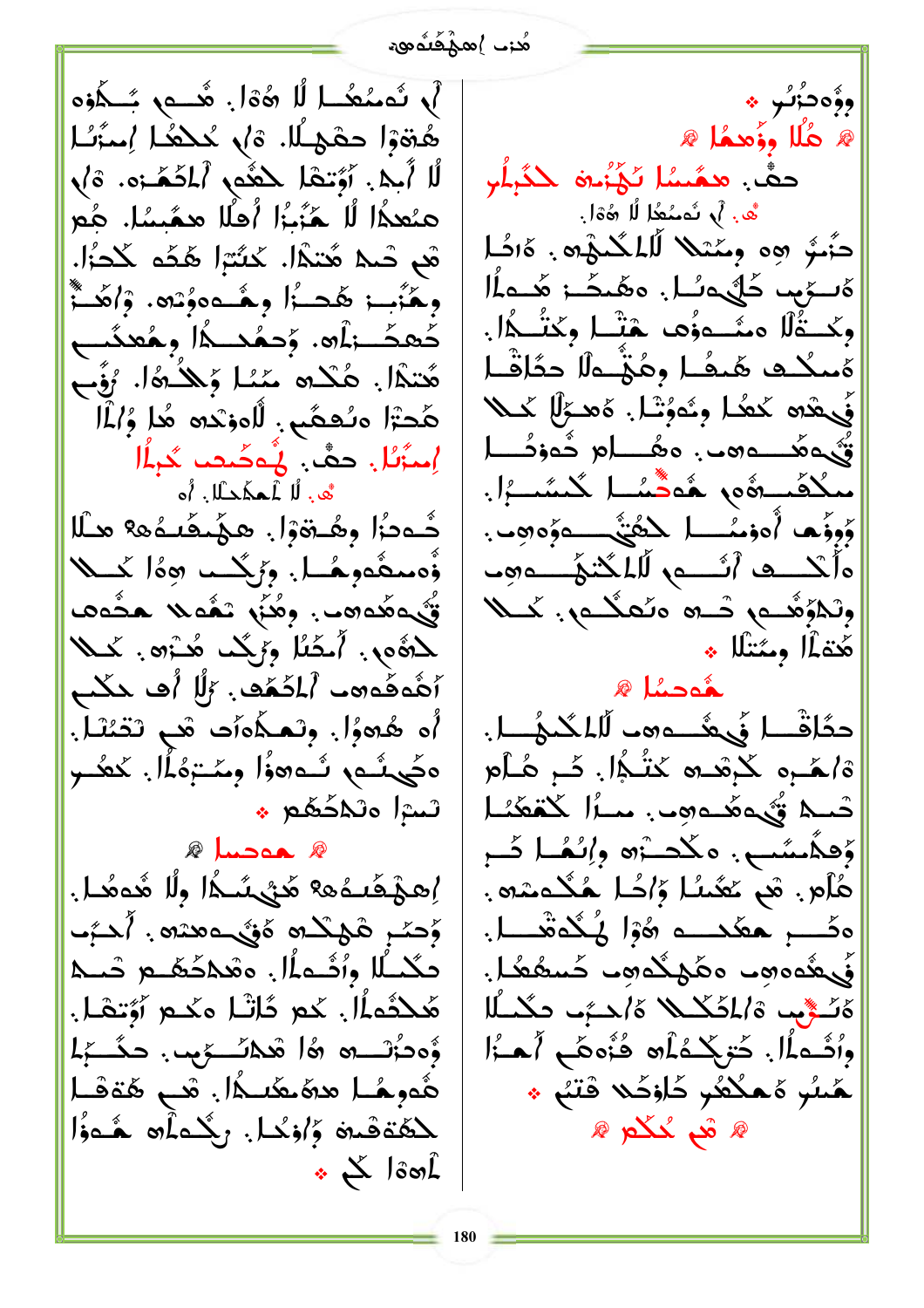هُدن إهمُ كَثَّهُ هِ ْ

ەھّھمَى ھُەجسًا كُبر ھسّشـم هُتِيْمًا ۞ 2 Lisai 2 هُءحسُل حَدَّه هُـُلل وْاهُــز هُــزٌم كُهكْنْݣُوهِ . وشْكَلا وُاصْحًا كَبِيجْتِ ەھْكْلَا ۋەي مَمْنُا. لَا أَوْقْسەھِت كُمِنُــهِ لا وقْعُومُكْــدْ؟ هُ أَلْمُؤْمِنْــدِ ەلمىحقىيې ھُسمال وۋە ئېشسا لمنكع \* @ حُثُم}ُّا وهُن مُحْدُد @ هُنئُا وُسْعدكُم مَكْبُوُّمٍ.<br>رِكْدلُر كَمِّي دُّدنُا وِعُتَوْا رِكْدلُر كَمَّى. كَرِكَةُلْرِ تَمَعُنَ هُرْيًا وَسِّعْلاً كَل ھُكُّ; مَتْتَلَّا ەُھۇس; تْخَتَّا ەنْۇبىس هُەٯْتَرَا. ھەمَّىز كَىرِّىدۇا ەَحَقْـەكْلَا أَحْدَثَ الْعَصْدُ عَلَّا وَوْدِسُهِ ا وهُدوهُــا هــُلا هِءُا ثَكْــهِ . أَه دْاءُمُّا كَمْتَمَامُ الْمُتَمَاءُ ﴾ . R Lisca R هُوصُط لَاحُط ومُنْتَىٰ كَحَدْثَرُه هُذَا إِهْهُفُلُهُ وَالْمُجِيبِمَا لَكَتْزَا ەكْبِكُىشْــەلُە لْكْـــە ٱلمۇھُـــى: لَموْم لِمُومُمَا وِدْهِ هُلْمَالَكِ هِوَا حثُلاةُ مُ هُـوءُ ۖ. وَ حَكْبٍ وَ مِعْدَ حفٌلا كَبُرْتُم حَمْرٍ وِكُمْهَ لَهِ \*<br>حَرَكْتُمُو هُنءُ بحَهْلا هُدَهَا وَوَّى أَلِّهِ هَمْ ثَلاً أَسُلَا وِهْلِيْهَ ه حُو حَمَّيْهُاْ ا ه منْدُمُل وكُلْمًا ۾ ۾ حفّ <u>ٺاُ</u> هزُوم ۾

a as ila لًا أَحكَمكاً. أَه هُماً كَمَلا حَتَّةٍ!. وِلَا هِهُا هِنُـُهُو أَحْكَمـُــَةُوبِ. أَهــُلا تَمِّنَ رِهِ هُمْ مَهْدُمْ بِهُمْ هُوَ مِنْ مَحْمَدِهِ مَنْ الْمَحْمَدِينَ مَنْ مَسْتَمْسَرَةٍ مِنْ لَمُبْـــــهِ وَهُ، هِ هُوَ وُلُو وُبِكْــــــل وَمِلْدَةُو. وِوَمِنْدُه أَمِكْمِدَةُو لَمَتَّةٍ!. ـُــتِمْلَ لِمُـثَّـل هَدَئُـُـل هِ هُو هِدَّـتِرَل لِمَثْمَهِ هُمْ أَتَبْسِرٌ. مَعْمَوْلُمْ لِمَدَّهُمْ هَكْثُما ؤُهِ هُا \* همْع في مُوكُلًا هِمِّي . مَهْكُمُ ٱلمَّهْكُم حَثَكْتُمَّةِ. ةَالْمُعَضَّمِ أُسِ أَهْتَرَا كَتَّقْعَدُا \* \* دُبُمْوْ أَهْدِيْكُمْ. مُحْتَمِدًا وِكْتُتِرَا. 8 أَسِ وَهَنَّهُم أَكُلُّ كَلَّا حَتَّنُا قُ هَنَّهُم هُنَّهُ ىملا ۇشكەھە كَتْتُمُلْ أُمِرٍ حَتَّنَازًا عَمَقَتَةِومِ ۖ وَّ هَامِرٍ كُمْعَنَا. ومّعلًا هُكّي عُدًا 2 Luid 2 قَعِ عُكُمَ مُحَبِّعًا لَحُكُمْ عُلَقَتِهِ أَهُبٍ. كَرِ كَـٰدَكُـٰ; فُـٰہِ2بَانَهِ وُٱوُمِ ٱهنگـٰدِ هُـه أَا كَــلا قُـلْــةُم كَــُبّةَوِت. فَعُل هَهُا كُر هُنِ وِلْمَوْةَ هُنَنَا كُعِثَمِــْتْلْ. وَلَمِــْهَلْ لِكَحُمُــلِ وَهُو  $\bullet$   $\circ$   $\circ$   $\circ$   $\circ$   $\circ$   $\circ$ هَهُوهُم هَٰالِكُوهِ هُوزَالِكُنفُومِ هُلَّا. وِكَنُّتَرَا. وِهَجْلَاهَ كَخَبِلُرِ هَٰٓدُكُم لَمُسمُنُكُمْ. حَقَّـهِ حَشَرُه وُنَّــب مْــع وُهِ مَا هَمَّــا هُتــدَّا ەُممَّى مِ كُممَّىــَةْ. ومُشَى هُـه،ُلُم كَنُنْـمْ! هُـــيٌ هَــــــرَّ!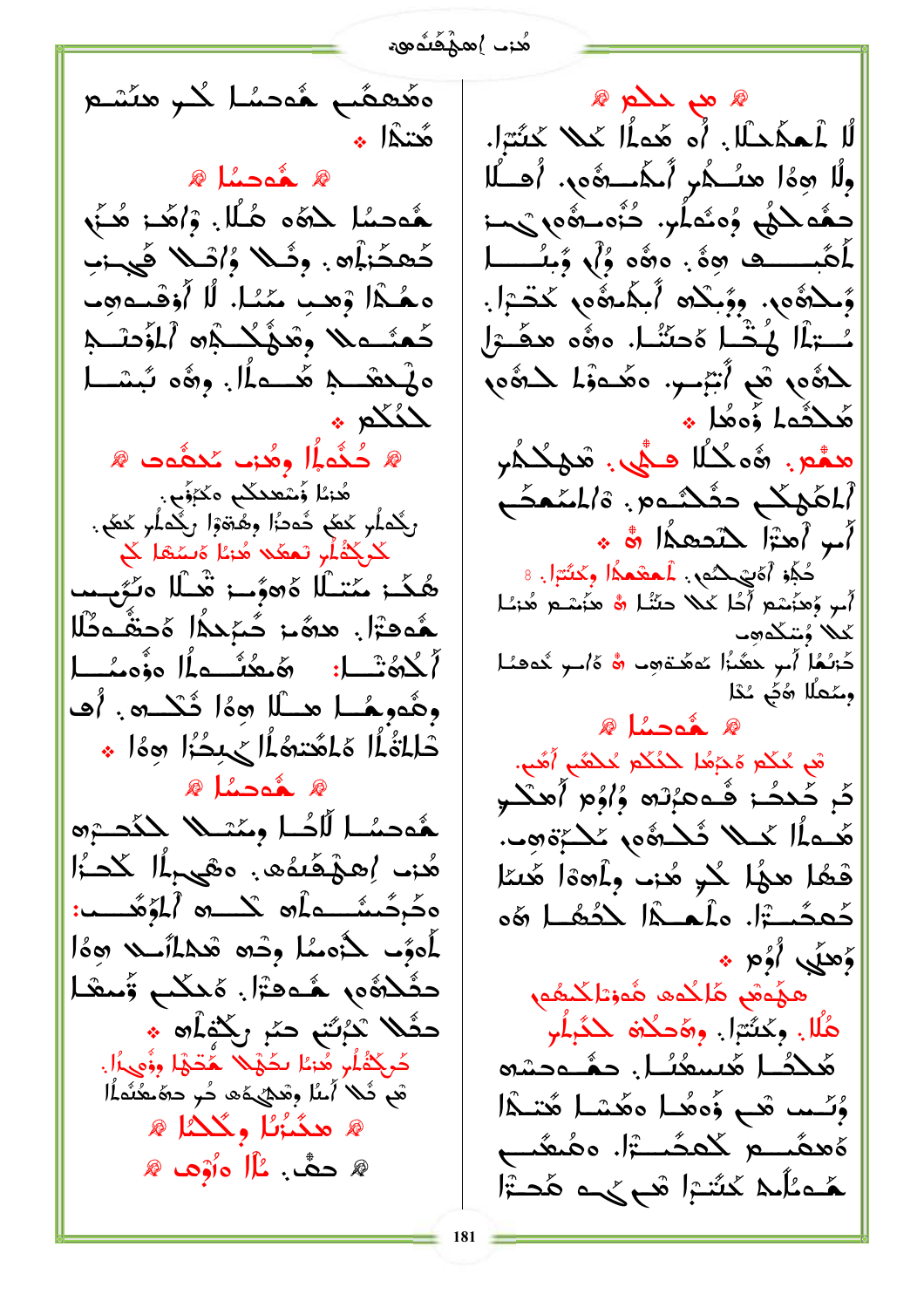هُدن إهمُ كَثَّهُ هِ ْ

كَسِلَكْتِ مِنْ لَكُتْ أَكْتَ الْمَاءِ كَبِ كْبْرِ لِلْهُ حَكْمُلَا وِٱثْمَاْلَ \* هُدِوُٰهُا حِفَّ عُمَاه أَنْثُم وَهُبِعْدا هــة . حَنَّـــو فَيحــُــو أُخْـــم هأهنـُــو لمفكفها جُحِمًا إِهِجْعَلُهِ. هَٰٓٓٓمِعُمًا وِهُـقَوۡلَ. وُّمطُل ويُؤتِيسًا. وُوؤُها هِهُا أَهْوَمُمَا. ومُدحُلا كَلَّه لَحْمَتْلُو وأَل وَّمِعْكُمْ حَدَّافٌ لِ فَي مُحْكُمِّونَ تَمَسْلَى أَسْلَاتُ قُلْ مِنْ مَسْلَاتِ رِجُماً مِعَّزِدِ مِهْلِ حِمْعًا حَدَّدُ ∻ တచీ هُتْمَا لَكْتَكْلًا. ەُنْزَىنْ كَايُتْمَا. دمئجسةُ المؤالِكْمِسْتْزَا، داُمْسَا ڭرەمئىلل. رېڭم<sup>ۇ</sup>اھ لمڭئېونكى پ أَهُبْعِيهِ وَهُوَ هَكْتُسْلَلْ هُجِئُنَا .مصلّفهُما إلىكمرٌ. لِـنْمَعْمَــه ۇسقىدە ئە ەئىمگەھە ئىغا وثفؤتا \* & حُذُماُ! وهُنِ أَعْنَصْ & ِ هُنَّهِ ٱلمُفْسِيْدَيْمِ كَرِيْكُمْلُو وِهُنِت إِهْلَهُفَنُّدَهِ<br>كَرِيْكُمْلُو هُدَخُدْمُلُو مِنْتُعُل كُلِّ هُ لِكَنُّنَبِّ مىلُّا لْكَمِعْنَا وُقِدْمَسَى. مَكْحَزًّا همُسُــا حُــو سُــدُه . هَــع مُعُسُــا وهُكُدْسُهِ . ةَهشَمالاً لَمْهِ كَلُّهِ مِنْكُمْ. لَمَوَّىمًا مِحَرَّكًا كَبِلًا. لَّا كُرَّهُ! مُرَبُّا همُسُل. حرُّەدُرْتُـدە وْاھِهْكُنُـەھ. هُدوُا حِسَّنُا دِنَّوُبِمُا \*

إهوْهَمُده؟ وَّمعُلْ وهُوْوْلِ ٱلْمُؤْهَّبِ لَّكْتُ أَكْتُهَ أَ. ةَحْتُومُتْ هُومُطْ أَلْمَكْـــبِّ هُمِيزُــــــــــهِ كَحــــزًا حكْمحُەمىكُا. ھُەھسُل كُنو ھ أَوْسِعِ كَتْشُوهِم كَعْمَدًا. وَمِسْرًا كْحِبّْا حِكْمْحُدْمِيكُا. شَمّ عْعُبْنَا وهُنْكَــوسْنَة وَحِشَــوْدَة مَنْقْــا هُىدًا. هُەدسُا لُكِنْ ﴾ ھَڪُم سُمالُا وُلِعَكُمْ . هُرْتُــدُه وهُـــووُا إِهِجْهَنُــهِ؟. وَهُـُــا وَوَوُا حكْقَحُكُمْ. هُ‰ا حُودُا كْتُوْتِسْلْ. هُەدىئا گې ھ 2 Lisan 2 دَّنُــــوٌ وهِ وَمِّنْــــــــلا لَمَا كُمَنْــــــو . ەممُرەٓدُ دېمَماُ لوؤُەمد ھُەوھُل. دَّسو هُنسًا وِكَنْكُمْ كَنَحْسَرْه كُّْتَكْمُلَا وِهُدُومُثَمَ*أ*ا. هُدَتْ لَكُو\* ه هُوهُا هُرِهُنا وكُلْمًا *ه* & حقٌّ. وَحَكْمَهُ كَثَبِلُو & ٱلمَكْدُ احْتَحُا. وَّحْا وِهُـةَوْا هُبْتِهَا. إِهِهْفُلُـهِيَ حِزًّا لَرُّجِمًا. وَائْسا خَلْهُجِسًا. هَا مِنْسَمًا حَكْسَلًا وَأَثَــْـهِ أَلْ. رِبُّــْـهِ أَلَّاهُ أَرْهَةُ الْحُـَـْـهِ وَٰ لمَقْمُكُم \* @ Lisai @ مىڭگ ئىما وڭاقىل ۆھۈپ رەەا هُم هُمْ كَمُنْهَا كُمْكُمْ كَمْكُمْ مُهْ مِمَّا هَّتِمْا. ٱلمَكْمَسه كُــرِ مَعَنَــا.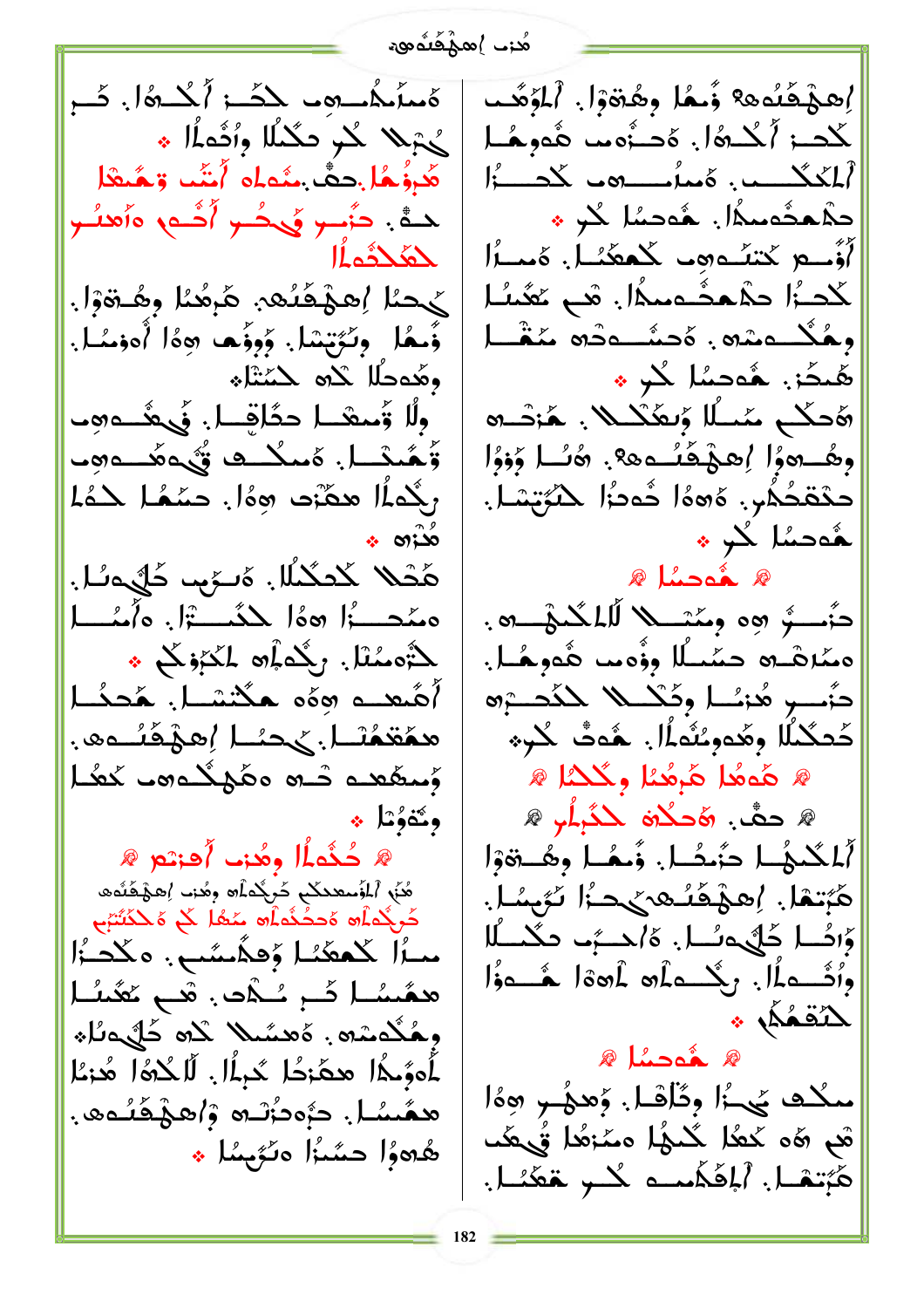هُدن إهدُفَتُه هِ :

قَّ مِعْصَدِهِ مِنْ مَسْلَاهُ مِنْ مِنْ مِنْ مِنْ مِنْ مِنْ كُودُـٰا. وِهُــَىٰ صَدْـه لَا لمصُــع لِهُ مِنْ مَلْحَمَلُ الْمَوْلَ دَّمَرٌ وهِ مَمْلًا وِمَكْلُه كَفُووُا إِهِهْكُسُــه\$. حَزَّىـــرٌ وَهِ وَإِهْوَد ئَـــەم وُەداللَــــە . ەلـَـــرُبب گـــاۋە كُلُّوْكُــلا قْتُبُ . حَزْنُــرٌ وَهِ وَٱوْهُــب ثُوْرُه حَكْتُه رِيُّد، لَه كَعَلِ \* *ِ هِ إِسْزُنْا. حَتَّ. كَـٰ*كُمْ هَٰكُـدًا *هِ* هةُ . وُ٥دُرْلِهِ ۖ لِكُـدِفِيلُ . هُرَيْكُديلُهِ هُدُوُّا كَنْقَعُمِّْي هُهوَا حِحْدًا وَهوَا. وْحِسْا هِكْسَلَا أَفْ هُوَدُنُـــاً. وَلَا أَبْدَ وُوِسْـــدْلاً . ة/لمؤهّد و هم كُثْمُكُدوب وكْتْد فَعَزَا. ەُائا ەُىرِّس. اُفْ اْلْمَكْلا. ەْدَب دڭىلًا ھىلا ئىمنىل. ەھَنَى لْكَيْحُمُّا . وَهِلَّا مُتَوَمُّأَ . وَهُ أَحْمَٰى ؤَفٌّ وَهِ مُمُودُه وِهُووُإٍ. لَا هُفْعَ إِنَّا أَهَٰذَ هَٰذَٰتُ وَفَيٰ هُمَا وَهُمْ يَعْمَلُ تَحْـهِ حَقَلَقْـا. محــوْلَ هِهُا حَمــلا و الله عليه من الله عنه من الله عنه من الله عنه من الله عنه من الله عنه من الله عنه من الله عنه من ا ٱلْمَوْهَــب. وُإِهْ هُ٥ رَبُّــب. كَـــلا ئِكْمَكْسَمْهِدْ. هُمْحَسُّسًا كَسْمَهُ يسومالم والمستمرين وألم المستمرين  $\bullet$   $\bullet$ فَ $\bullet$  وَ $\bullet$ ا $\bullet$ وْد وَّ $\bullet$ دَّ $\bullet$ لَاهِجْهَٰدُهِ؟ كَعُدا هُدلًا. لمَلْا هِءُا

**\* هَءمُدا دُلْوْمٍ وِكْلِدَا \* & حقٌّ. أُبِي هُوَوْا مَنْهُلا مُنا &** أَمِ يُحِمُـا إِهْهُقَاعَاهِ؟ لَـنْصِرٌ مِــاً دَّمْدُ لِي أَمَدُ لِي الْمَالِّ مِنَ مَسْدَوْا وَسِيَرِيمٍ . كَمِعْتُمْلِ. سِيَرْجَعُ لَكَتْرُو وَالْحُدُّا. حُرِ هُأُم هِءُا. هُم مُعُسُل وهُكُدْمَهِ أَجُل هِدْهِ هَذَا \* 2 Lisaa 2 هُهوْا وِلَمْوْهُد هُزْكُمْلُو خَزْ أَكْتُهَا. وَوَّكُ حَمْعَنُا وُّومُنُا لَاهِنَّا وَّلِيُنُو ِ. فأ كَبَرًا هُومِهُا هِنَسُا كَسُومِ وُّەدَٰزْتْــرە . ەھُــالُّا وُّمىغْــا ەْمىلُنْــا حمّەھُدا وۋەداللەت \* ، هُروُهُا حقٌّ. هُنَّه مُ<sub>ن</sub>سُلٌ \* هةٌ . حَنُبٌ ٥٥ وأُ٥وْت عُهِ وُ٥دُنُو هُدوُا حَزْمُطُ هَا لَمُو دْتَمُـا حَيْـوم كَبِيْـاوْھ ھڭىم ەَدەَمَكْىم. رُيْضُم ە/ْلْم دەْمْشْــەلمْا. ەھْلىكىپ شتـــە هُــەتمُنْدەُه. ﴿الْمَنْدَى هُــمِـهَا دَّلْمَاوُّلِّ مُعَمَّدِهِ مِنْ مِنْ مِنْ مِنْ أكسرته المصر المكم للمشترين إهوْهَلُـه\$. هُمْــرَّلْ هِهُ وَدُّــا حكْمةُهر. وِلَمْ هُنِي لِمَصْـعِ حَـدَّهُم 8ُوْا مِدْهُـــدًا. وُهكَـــزه رُوِّــ أَلَّا دَّسْمَا نَنْيَ: أَنَّمْ \* لَاهِهُهُمُوهُ. وَهُوَ هُمُوْلِ هِوَا كَمِلاً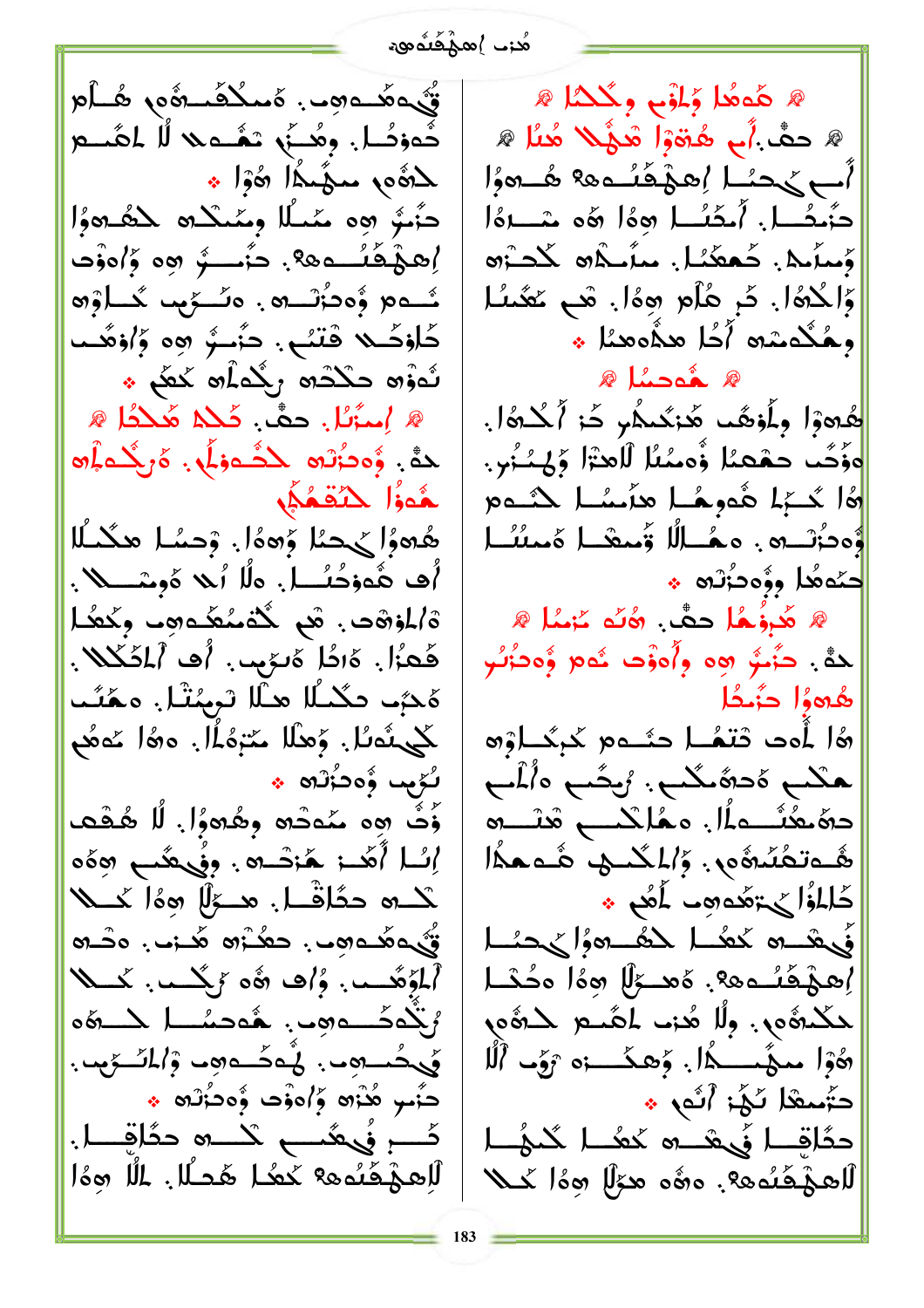هُدن إهمُ كَثَّهُ هِ ْ

ي جَتِلْ. وِهَعْمَعْهُمْ مُدبِّلُهِ وَجَنَالَ & كُثُماُ أوهُن، أُعنتم & هُنَّبِ ٱلمُؤْسِعِيْكُمِ ضُرِيْكُمْلُهِ وِهُنِ إِهِهْقُلُهِ صَٰٓگەاُھ ەَحصُّفُەاُھ سَٰھَا کُمْ ەَحْکَتُبُمِ ارههْكَنُه زُحمًا وِهُـةَوْا. حَثَاقًا فَي هُدُوهِ بِ شَوْتُلْ. كَمْلاً وَ/وَقِّ حَجَّزَ أَكْدَّدًا. مِيزًا كَمَعَّنُا وَقِدَّتْسُبِ. ەڭلاھُىسُا ئې شمكَائىب. شى ئېشا  $\rightarrow$   $\circ$   $\circ$   $\circ$   $\circ$   $\circ$ ألمصنِّهِ. تعريبُهُ أَبِّي هِ مِنْ مِصْرِيْتُ ۇنئ ەھئىسلى ئەقسىملا . ەنگىسىلا حَكَّبُ مَّمْــهِ. هَكَـــلاَ هُوَا هُا هُدْكُرُبٍ. وُدْدُتُه رِبُّدْءُه كَعَكِمْ هُدودًا. حتَّ. هَننَا هُو وَسأل لمُقِيْدا وُحِكْمُا هُا فِكُسُبُ. أَهَٰذ رەۋا إھۇگلەر. ەتمەملا ھىسلى كُم شُكْفٍ. حَكْمَحْشُومِكَا وَمُنْسَلًا ەئدىمىگە ئۇسلاپ ھۇل ئېڭىدە هِهُا كَعُمَا كُنْهُمَا. وَهُا قَبْلَتُوْبِ  $\bullet$  နိုင်ငံက ကိုင်းကို ကြိုးကို အ فُیھُبے ہوَہ، لَک صَدِ حَکْمِت، ەُھكَيْبَ لَاه ەللَّا ھەكْلْمَىلا ، ھىئى هِهُمْ وَحُمْسًا حَكْمَسِهُوبِ. وَهُسْأَمِ دُّەوۡصَٰا مىڭگَىــە۞ وۡحَـعُــٱ;۞ مُـــز هِهُا وُبِعَيْـٰٓءَا. وِكُبِّ كَاهُبِهُـٰأَ هِهِ هألما لمثُهم مُفْحِقُلًا \* هِ وَرَجْزًا. يَعْبُدُا. وَوَسْعِدِكُمْ \*

كتئــوب لأوهُــا. هُمــاً مَعْمُـاً وُقِدُّمْنُمْ وَهُو. وَكُحَزَّا هُمُّسُاً. وِهَٰامِ حَمْدَحَسُلَ. هُم كَعُنْصًا. وأُكُل وهَكِشِيهِ , كَمِيلًا وأَدْوَى هُ أَهُمْ ; همُسُل حزْرَه وأُحُل هُءَيْهِ حَكْسِ وِنَعْكُمْ هَ لَكُلْمُتُمْ \* ه إمبراً حقٌّ هندا معْصَداً ه هــةُ . حزُّبُ وَ وَ/ووْحَ وُوَصُّرْب لَوُّبِسُا هُزم إِهْلُهُكُمُ \$ ھَحكُم هَاڭُه مُتَمَكُم. ؤُەمُل هُدَاهِ كَتَفَسُّمْاً. هِ هُت كُر وُحْمْلَا وِلَمَوْسِـكَا. هَــم هُـعفَـُـل منْـهُــزُا. وْلِيُوْمِلا لْمَدْهِ صَلْحَمْلا هُقْلُهَا. لِكْتُبِيمًا وُسْمًا وهُـ قَوْلَ. وَكَرِهُنَا وَهِمُعَهُمْلَا. إِهِجْهُمُهِ؟ .هِلَّا وُّهِ مِ |هُموهُا \* مُبِطُ كَبِلًا كُم كَكْبِيهِ . حَزْوَقْتُوه وْإِهِجْكَنُسُمِعْهِ. وأهسْرًا هُوَجِئْسًا لمعمَّسُه أن وٌدِّسَمٌ وهِ مِنْ كَلَّ مِنْ ٱلمُوَّهَّــــــــ، وحُـرِجُــْـــه الله هَحكُــُــه الله . هَٰىئًا نَعكُو حُحَّنَـٰهًا. 25َ هُءُوهُـا  $\frac{1}{2}$ أَه هُـــهوُ! إههْقُلُــه&. هُـــْتِ سلامًى حُدٌّےأَا. كَعمَّسُــا وهَدْكُمْ مِكْفُوهِ وَيُوهِمْهِ ەممَصْل ەھتىسەلما . ەدەككىما وُهكْتْسْما. وكْسِرِيْهُتْ وِلْمَوْةَا همُعمُنُــا. ٥كُرِيْــهِـدَا وِمُحَتَّىـــو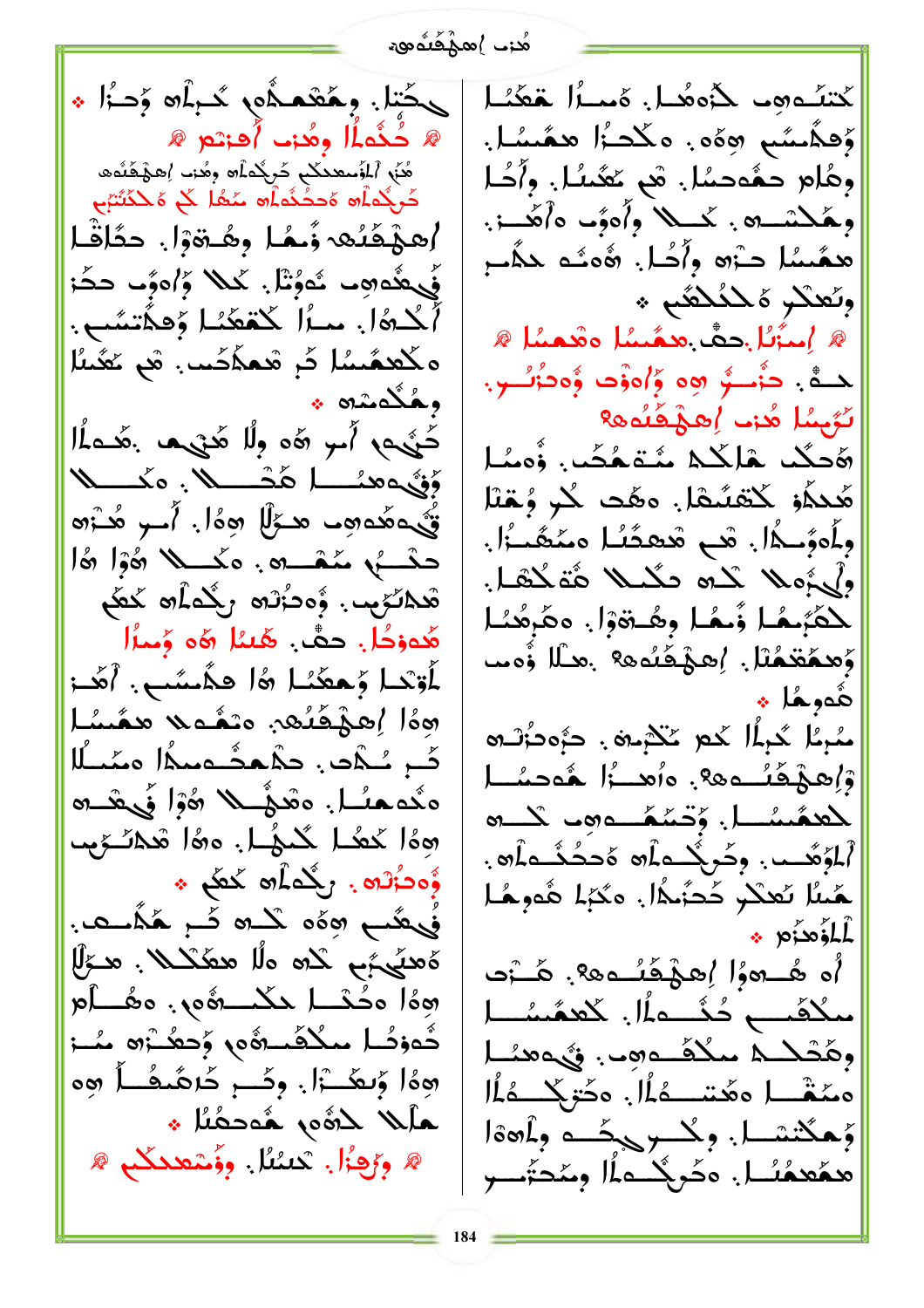هُدن إهمُ كَثَّهُ هِ ْ

هَٰبِهُمُّا. مَمَّىكُه مَكْتُمْهِ كَٱلْمَالَ. كَمْلُو هُبِعْو \* همَّسُا أَحْدُهُ الْحَرَّجُكُمُّاتِ. وِهُدَوُ مىڭلىئل ەتئى ئىل. ھتى دۆھىۋە كَبُرُاً. كَمُلُو هُرِمْهِ \* همَسُل أَلَدهُ اوسُنْدَلا لِمَنْدَوِهِ. خُلِّيهِنُــا تُمْـــهِ مَكْلًا ضَعُـــا. ھڪُــەمَكَ سَــتەَحَٰـهٖ ەُسْمُ16ْــــهِ. لْكُ*مْلِ هُ*بِقْدْ وُسْعَدْكُمْ \* أَكْتُوا وِتَرِبْتِ حَقْدُووا هَبُعُا. دَّيْهِ مَا رَأَ الْمَدْوَّهِ أَلِي أَحْفَا لِلْحَقَّكِمِ وُلِمُحِسُنٍ. كَمْلُنٍ هُرِمٌ \* أَحْدَهُ! وِمَهِ د حَمْد مَمْلًا. حَكَّدُهُا هُدن هِدْهُنُده؟. سُكْلُه تَدهةَ ههُدُوُنٌ . حَدَٰلُو هُرِهُدْ وَمَعدكُم ِ هِ هؤمطما شقكتب حقٍّ. معَكِّنُا مُوصِيًا أُهِنَّى 2 أَه ٱلمَكْنُولُ لَوُجِئْنَا. وُٱلْمَوْمَ كَنْتَوَا لَّامِكْنَوه مِنْ مَدْ مُوصِّده وَّدُا وَ ىمّحىئىـــەئې ھُـــزىي تىڭثىـــل. ۆلم\ۋە حَسِّبُهُوْهِ وأَلْمَكُمْ إِنَّ مَكْعَسِدَةُ مِ بعُجشَــم لمُتمُثـــل كُـــر ولَلأَــُــور ەْلْدۇمىي ھُەوھْل ھ هُــومد كُــراًا وَاهُــزد هُوجِسُــاً. حدُبُ لَـه هُـــا ووُهجُنْــــره . وهُـــرهوُا للْمَسْلَمِ مَبْسُلٍ. إِهْهُوَ الْمَسْمَدِ هَذَا ا | تنهئة |

حقٌّ. أبد وكحدُّه حدًا هُزِعُو أَسِمْ وأَهْوَهُمْ أَفْ عُصَّبْهُ. وُهْدَٰتُه وِهُنِ إِهْلُهُكُمْ وَالْمَحْمَدِ. هُدُواْ حَكْمَا. كَاوْكُمْ قْتْبُ وُحَزْسِكًا. أَكْمَا أَلمُؤْمِعْدَكُمْ \* أبها وأهوهكمسلوم لمثى ينفسع. ەڭگىملىسەت وتىلۇتىنىڭ ئىس، دەۋا lateros: itchl . أَحْدًا كُم مُنْ أَنْكُلاً . كَفُّوحَهُم مْتَوْصًا هَتْنَهُــــوْاً. حَسَّــهِ وَوَدَٰتُـــو وهُدوُا حُحْدًا إِهِهْكُلُوهِ؟. أَحْدَدُا أَلْمُؤْمَنْتَنْكُمْ \* أَبِي وَجَدْهُ وَوَا حَصَبًا. إِهْهُفَنُيْهِ وِهُدا كَلا هُدُو. كَمَّذا هَاهوْدا وُودُرْت هَاوَدُ هُتُبٍ. أَكْتُوا أَلْمُؤْمَّعْنَكُمْ \* هُه وِتَعَهُّــــا مُّـهجُـــا وِيُحَـــْزَهِ. إهمْكَنُهِ حَثَلَقًا أَمْلَىٰ مَعْلَمَا كُمْ هُنِ دَءُدَتُه وِهُهُوْا حُكْمًا. أَحْدَهُ المج مَسْـرُلُمْ مِهْدًا مِثْكُمْسِـرَةُوبٍ. وِمُسْــزَى تَعُسَمِينَ الْمُ أَسِعْسَمِص لِكَسْرَةَ مِ مِيكُما الْمُوْلِ أَكْلَاهَ الْمُجْمَعَةِ کا واُلمحدہ کے لکھت ک ® حقٌّ. ۞ه خُدرهوُنُا ® مَحَمَّسُا أَكْلَاهُ وَلَلِعَهُكُمْ هُمْ. مَكَمٌ هُدُووُ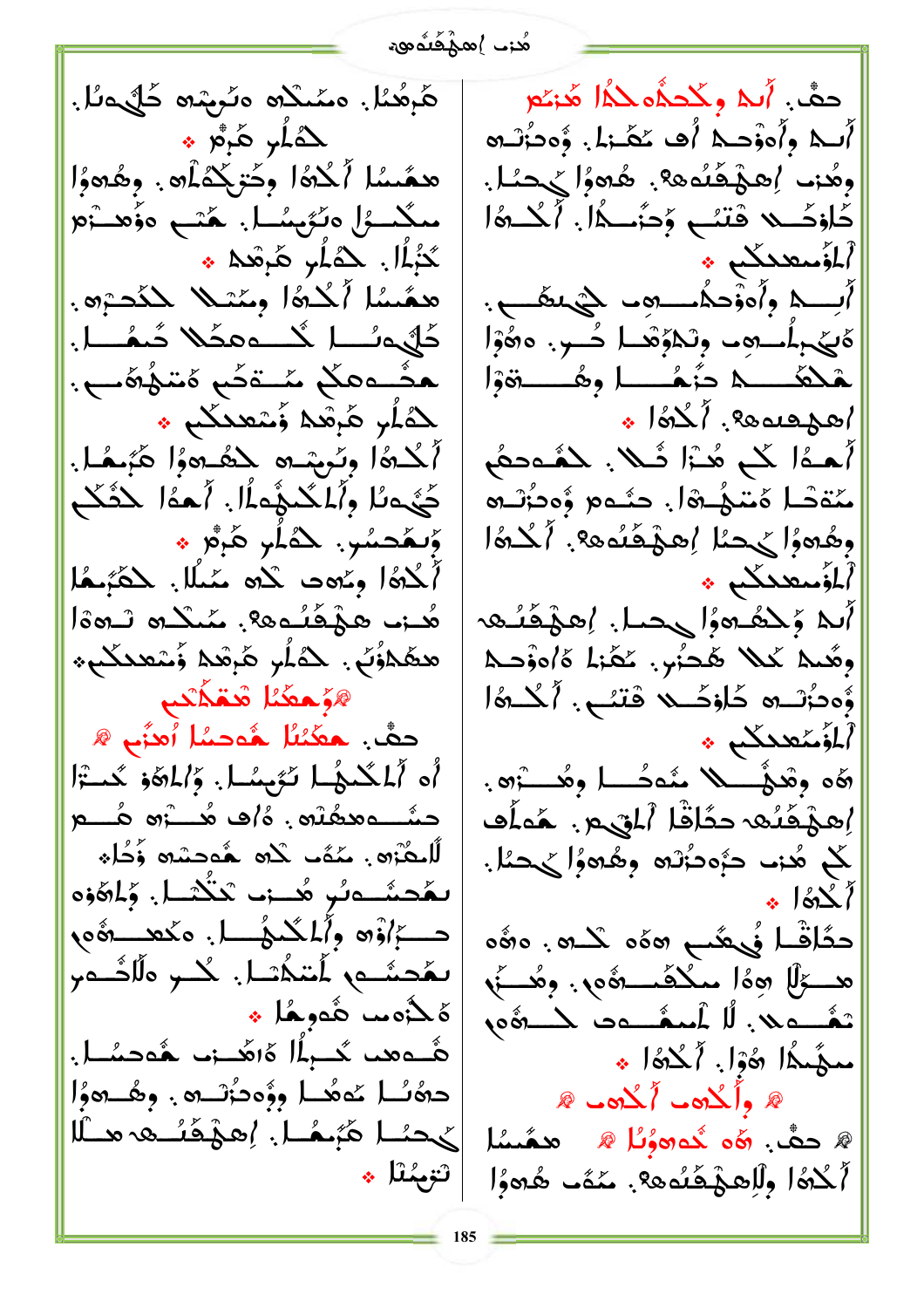هُدزب إهدهُ هُدُه هونه

وْهِدْتْلْ وِهُهْوْلْ كِحِمْلْ إِهْهُفُلُـهِـرْ. سُرِّي مِنْ الْمِيَّةِ مِنْ مِنْ مِنْ مِنْ هبِّهمْنُــــا وِهُـــــتَرْهِ . هأَلَكْعُــــــبُّ ا وِمُـودُه ِ. ٱلمَّصَّٰفُ هُحَكََّب وَّمِيْتَنَا سَلْكَ ثَكْمٍ ﴾ كُمْرٍ هُوَدِسُمْ هُمُسُمْلٍ. هِمُنْدَلا كْتِسْمَعْصُمِين. خَرِيْكُمْلَاڤُومْ هُــزُو سُنْلًا هِسُنُدْهُمْ \* حْـدَمُعِ كَــٰٓٓٓٓٓٓٔٓ׆ُمْ أَهـٰٓ يُ الْمَدُّـدممُاْ. ەمئېم تىڭنا ەۋەأىم لمتىكتا \* بجمشي موقع النصرح هُوُتِيا. هُ‰ا كُنْ تَكْبُلا كَثَبِٱ! خ متصر ثم ِ هُء*َحِسُا جَهُنُدُوماُنِ. وَنَسْجَا* هُم ؤەمكىند الے مركبة . الے موق لَّاءِ كُنْ اُ \* **& لَىٰ صَدْهُ) لِمَعْصَدَتْ الله** ® حقٍّ. هُا وُإِيَّا أَبِّهِ ® فَي هُـــه / سَــوْكَ الـــهُــة مـــه مِنْ ا وَوْهِ شَرْكَةٍ مَسْتَدَّةٍ مِنْ مَسْتَدَمَّةٍ مِنْ مَنْ مَنْ مَنْ مَنْ مَنْ مَنْ مَنْ مَّتْزِهُ أَلِي وَالْمَاؤُا وَمَّتْنَا هِلًا. أَلْمَوْجَنِّب هُذِمًا \* أَكْمِ وَسِمِّهِ ۚ. أَلمَكْنُوا وِهَكْم وْهِ فِي مِنْكُمْ مِنْكُمْ مِنْ مِنْ مِنْ الْمُحَمَّةُ الْمُحَمَّدِينَ مِنْ الْمُحَمَّدِينَ مِنْ الْ أَحْفَقُوا مِكْلَمَا. أَلْمُؤْمَنُنِي هُزَيْنَا \* دَّتِرْكُمْ وَالْأَمَّةِ. وِهُمُ وَالْإِيْحِمْ إِلَى الْمَرْدَمُ إههْكُلُوه؟. أَحدٌ: هُزًى هُم أَوْكُلُ. هَنْتُمَاْلُ وِوْْيِدَاْ. أَلْمُرْدَبَ هُزْمًا \*

هَقَّدَ وَهُمْ كُلُو كُلُّكُمْ وَحَقَّدُو قُلْمُؤَهْدًا هِهُا. وَهُوَ كَمِيلًا هَرِهُمَا لَلَيْهِ مُنَا إِنَّ وَقُومٍ وَوَجَّعَهِ أَوْوَمُكُمْ الْمَسْلَمَ حققتها \* @ 12m 12m - 1 P ه حفّ ِ مُو<mark>سُل</mark> ه كمحكم لأصبح وثقبت المستفقة إهدْهَنْـــه\$. هُلْ مُنْتَلِ كَتَـــرَاْلَ. ەڭلابىغە كۆكە أەدَّىب ھەدىئىل وُّەدَٰ;َتُه . كَعَعَّمُا ەكَاوْبُدا ﴾ عُەھُئَــا . دْتْمُــا كُـمــزُا وغُورْ ْــا . سَمُوَد العَهْفُسُدِهِ؟. وهُدْوَوْا وهُـــدهُ أكْمَعـــد حكّــده هُذُمُلُمِ . هِ هُنُمُ وِلَلْهِ نُومٍ كَخُلًا . وْلِمَلا هُدهْ لِيَّتْرُفْ \* كُەھُنُــا. رُومَــب كُرِهُــا ئُەرُشْـا. فَيْحَقُّوهِ ۖ لَلْمُؤْمِنَا ﴾ وقَوْمٍ مُحَمَّدُورُ كَمْ فَيَحْسَمِ لَكُمْهِ. شَكْكُفُ هِذَا. وِهُنَى يَعْمَد حَدَّده لِدَوْهِ وَهُوْا هٔ دگهاُ \* حْمَمُنَا. تَتَمَّتْ وِكْبِلًا هِمَّتْهَالُمَا رمــــوُّمن، بِمـــمْـــمن مَّـــم هُوصِيًا لَّاصُل وكُحِبُّ وَكَحَبُّومِ هُدوهُا. أَكْدُهُ مِلْمَ هُزَىعِكُمَا. وكُن مُقْدَسُ مْعَ ثَلاً \* **& وُهكُسه كَتَّبُره هـ** حقٍّ. همّحسّب كُرِ مُناءُ ه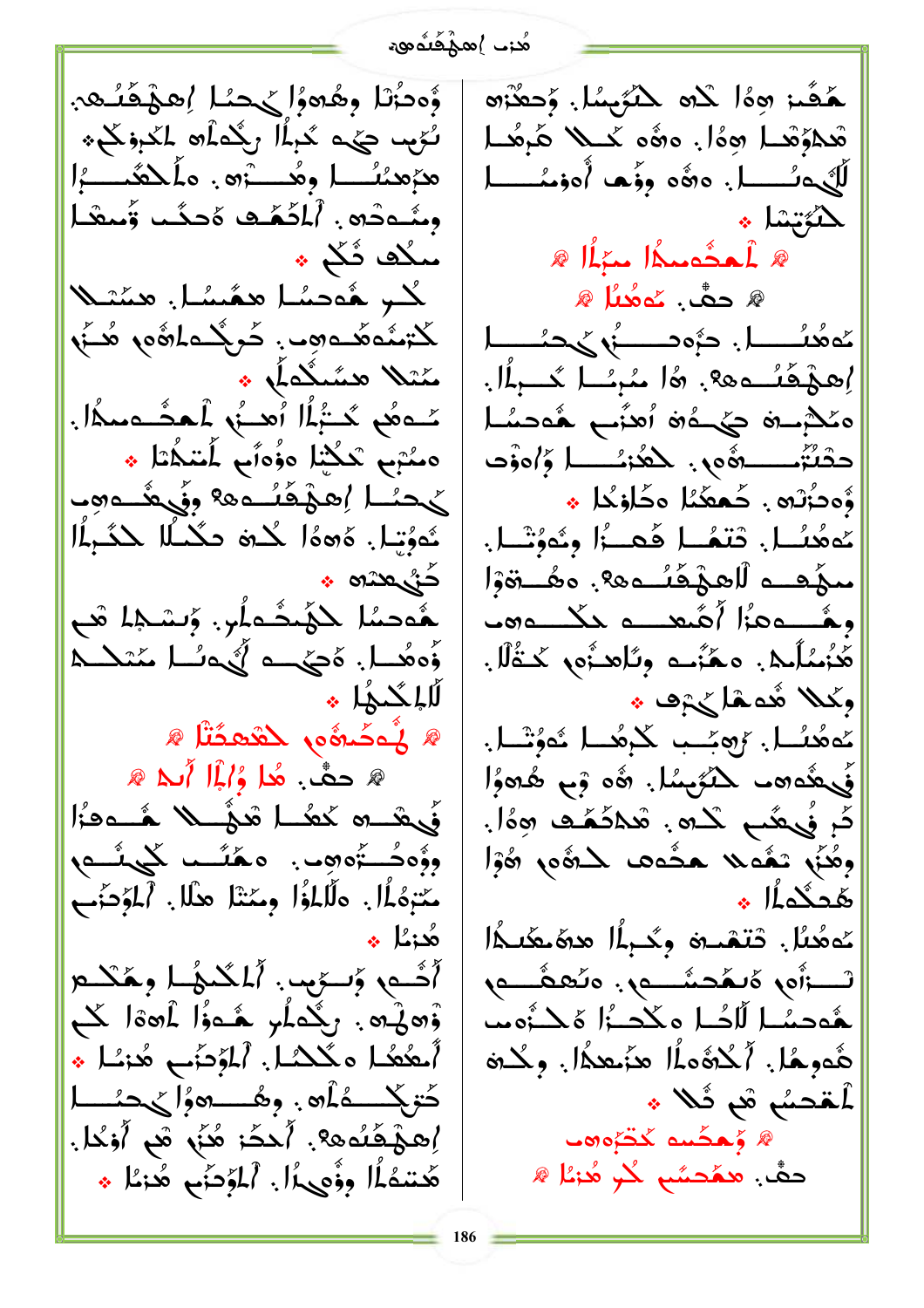هُدن إهمُ كَثَّهُ هِ ْ

تَعْمَلا مصُّمت له\$هب. تَعهُلا وِلًا مُبِكَىبٍ. أَه كَحُصَبًا وَكَعُصَّةٍ وُهْلَ. وِضَّرٍ هُـأَلَمْ. حَكْــوهُ٥ هــوُلُ 169. هَـــه لَمَـــه كَتر كُتر كَـــهُ لَــه. تَمُّدَيْهُ هَلَا وُسْعَدُ ﴾ كَعَــــــتُ • وَوَهُـــــــــا لِمَوْوِ وَـَــــــــوه دْلِعِهْفَنُــعةِ. حــوهُء كَبُنُــا وهُــأمِ هِهُمْ هُـــوهُمْ شُوُتْــا. حـــرُوْهِ  $\therefore$  dégee de contraction. مَمَّةٍ، هَنَّدُ الْمَكْمَلَا لَمَّةٌ مَّذْكُمْ مَنْهُمْ مَنْ وَعْتْلَ. وِمُآلَ إِسُلَ حَكَيْبًا وَقِدْمَسَبٍ. ەخشقە ھىسىلا ئىر ئىلەن قىم مْعَمْدُا وهُكُدْمَة أَجْلَ هَزَمْهُمُا ﴾ *® حُذْهَأَا وهُ*ن مُحفَّدت *®* رِكْدلُرِ كَبِكَ دُدَرُا وِهُمْوَا رِكْدلُرِ كَتَبَ. كَرِيْكَةُ لَمْ تَمْعَكَدْ هُوَيْا وَسَيْعَا لَكُلَّ ﴾ هُنَّى تَعْدَلا مَقْدًا هُجَدُّدَهَا أُسو مَنْسًا. حَثَلا وْاحْدَدْكْ دْهْدِكْلُ وكْتَبْرِ إِهْهُكُنْـْهِ. سَهّْنَـٰهُا هُوْا لَا لِمُسْمِرِ لِمُسْمَىٰ وَعِكْنَ رَاوَى. ٱلَّا حَتَّمعَكُمْ لَـٰٓى ٱللَّٰهِ ۚ ٱصْحَفْحَحَمَٰلُا ۚ ۖ R SL SA هُوحِمُا لَّاحُا وحْده ٱلمُحَكَّلا وُّحِمَّا وهُـــةَوْلِ. هُ1هُ/ خُـــهِ دُرُا ۖ لِكُــــلا ٱلمَكْتَهْا لَكُوِّهُــهِ دْــهِ. همْسُـل وَأَوْدًى لِلْعُمَوْلَ لِمُحِمَّلَ دَوْهَا كَمِلًا هُدءاً!. نَهْـ: تَعمُـا وأهُـ: هُودسُـا ∻ တ<sup>ျိ</sup>ုင်္ဂဝန် ထုလ် دُرِكَةُ لَم هُزْءُ بَكُوْلًا هَدَهُا وَوُّى أَنْ

2 Lisan 2 إهوْهَنْــه؟. هُبِعُنْــا مِثَــودُا وهُةَوْلِ هُدَسُلٍ لِهُمَنْ وَاهِيَب كَعَـزُو ەنْزُمِسو كَالْكِماسُـا. ٱلمَرَّدَنْب هُذِمًا ﴾ ه هُلا دِرْجُوْا هِ ه حمر. هُوهُ*نا ۾* إهوْهَدُه نَبُسُا وشُودُا وهُـوْوَا. هُههُههُـُـا هُبِهُـُـا هُلْكُمُـا حْمِدْسَا. وَمَسْأَسَدَهِ حَدَّسًا لَكُنْهُمْسَارِ ومُوْتْكَ. وهُــزْلَمْ كَكَعِقْطَ وُنْتَـا ەنُقْەھْل. ەَسكەھە دە قىّ أُقِرِثا رُوْمَ، كَرِهُـا. ەُحكَاقْـا فَيْحَدُّ وَمِنْ لمكبَّرة كلَّج \* دفُـذُهُوْهِ وِحُــز أَكْــهُ الْهَيُــب ٱلْمُؤْهَّدْ: وَلَّكُمْ شَاءَ مَنْ مَنْهُمْ مَنْ مَنْهُمْ مِنْ مَنْهُمْ مِنْ مَنْهُمْ مِنْهُمْ مِنْ هُدهَـا زُنمُـا رَّتْحُتـا. حِمْـا تَــه هْمَدْمُو وَمُعَلِّيهِ وَهُدَاءٍ. وَمُعَمَّد إهدْهَنُــهِ هَرِهُنَــا وهُـــةَوْلَ. كُرِيْكُمْلَاهُمْ هُحَكُمْمَاهُمْ وَّسْعْدَ لَهُ مَمْ مِكْمٍ مُّ كَلَّاتُمْ مُكَلِّكُمْ \* إِسْتُمَا. حَتَّ. ݣُرِ هُزْمًا هُنْتُمْ ا حفهك وإمهفُكُمه مُمكِّفًا وِهُكُمْ وَالْمُؤْلُمُ وَالْمَدَّوَلُ الْمُؤَلَّمَةُ وَالْمُسَوَّرَا وَحَعُلِ مَعْمَدَ: ﴿ وَٰٓءَا ۖ. حَدَّاقًا ۖ فَيَحْتَمِ وَهُمْ كَلِهِ وَهُمْ مَدْئِلَ وَهُدًا. وِهُدَّى